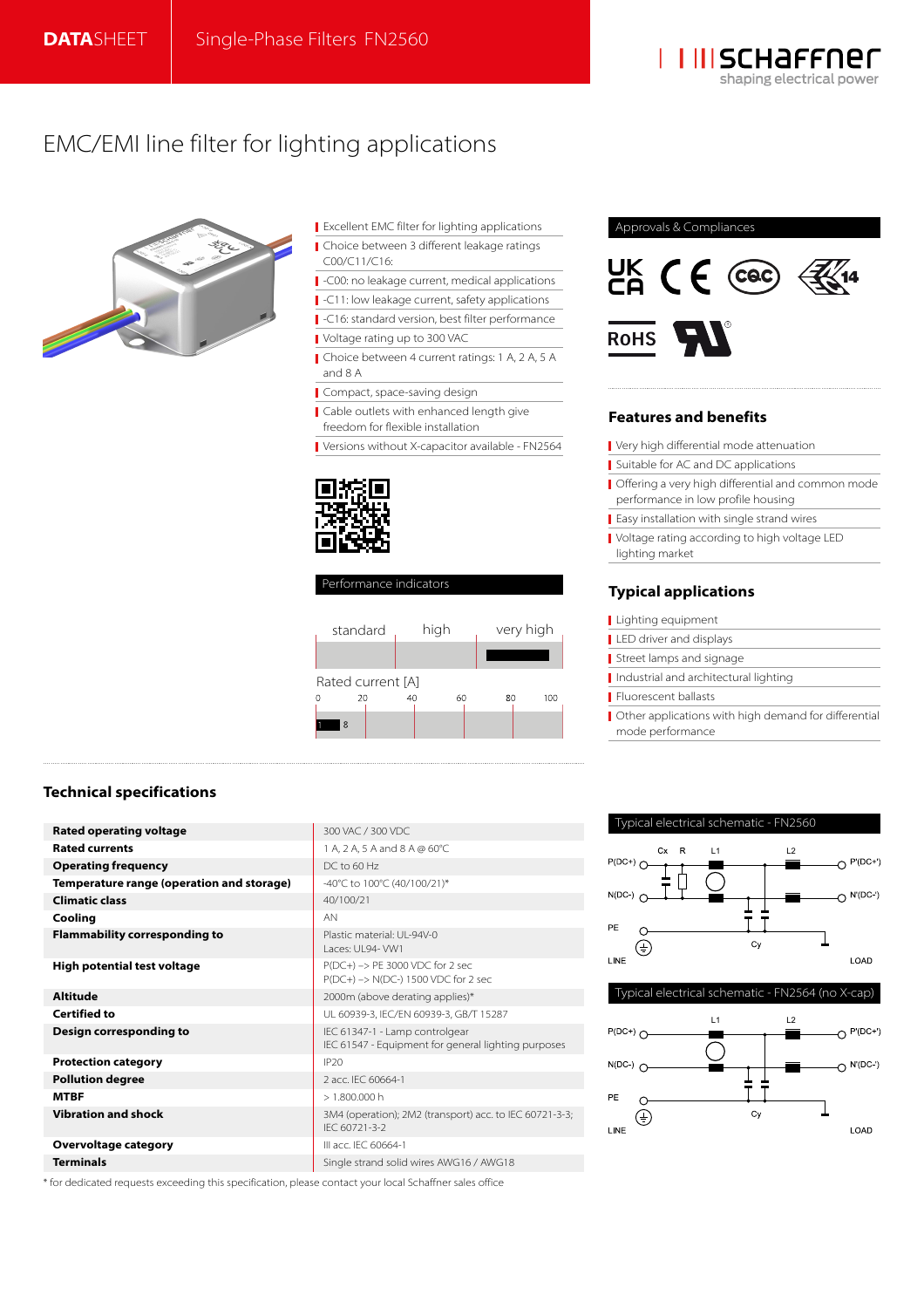## **Filter selection table**

| <b>Filter</b>   | <b>Rated current</b>     | Leakage current* | Capacitance**<br>Inductance** |      | Dis. Resistor** | Weight         | <b>Typ. Dissipation</b> |     |      |
|-----------------|--------------------------|------------------|-------------------------------|------|-----------------|----------------|-------------------------|-----|------|
|                 | @ 60°C                   | @300 VAC/60 Hz   | L1                            | L2   | Cx              | Cy             | R                       | m   | P.   |
|                 |                          |                  |                               |      |                 |                |                         |     |      |
|                 | [A]                      | [mA]             | [ <b>mH</b> ]                 | [uH] | $[\mu F]$       | [nF]           | [kΩ]                    | [g] | [W]  |
| FN2560-1-04-C00 |                          | 0.0              | 4.0                           | 198  | 0.470           |                | 1000                    | 119 | 0.54 |
| FN2560-1-04-C11 |                          | 0.4              | 4.0                           | 198  | 0.470           | $2 \times 4.7$ | 1000                    | 119 | 0.54 |
| FN2560-1-04-C16 |                          | 3.1              | 4.0                           | 198  | 0.470           | $2 \times 33$  | 1000                    | 119 | 0.54 |
|                 |                          |                  |                               |      |                 |                |                         |     |      |
| FN2560-2-04-C00 | $\overline{\phantom{a}}$ | 0.0              | 2.0                           | 98   | 0.470           |                | 1000                    | 125 | 1.52 |
| FN2560-2-04-C11 | $\overline{\phantom{a}}$ | 0.4              | 2.0                           | 98   | 0.470           | $2 \times 4.7$ | 1000                    | 125 | 1.52 |
| FN2560-2-04-C16 | $\overline{2}$           | 3.1              | 2.0                           | 98   | 0.470           | $2 \times 33$  | 1000                    | 125 | 1.52 |
|                 |                          |                  |                               |      |                 |                |                         |     |      |
| FN2560-5-04-C00 | 5                        | 0.0              | 1.0                           | 51   | 0.470           |                | 1000                    | 130 | 2.65 |
| FN2560-5-04-C11 | 5                        | 0.4              | 1.0                           | 51   | 0.470           | $2 \times 4.7$ | 1000                    | 130 | 2.65 |
| FN2560-5-04-C16 | 5                        | 3.1              | 1.0                           | 51   | 0.470           | $2 \times 33$  | 1000                    | 130 | 2.65 |
|                 |                          |                  |                               |      |                 |                |                         |     |      |
| FN2560-8-04-C00 | 8                        | 0.0              | 0.5                           | 26   | 0.470           |                | 1000                    | 135 | 3.45 |
| FN2560-8-04-C11 | 8                        | 0.4              | 0.5                           | 26   | 0.470           | $2 \times 4.7$ | 1000                    | 135 | 3.45 |
| FN2560-8-04-C16 | 8                        | 3.1              | 0.5                           | 26   | 0.470           | $2 \times 33$  | 1000                    | 135 | 3.45 |

\* Maximum leakage under usual AC operating conditions (acc. IEC 60939-3), calculated at 50Hz. If the neutral line is interrupted, worst case leakage could reach twice this level.

\*\* Tolerances apply: Inductance: -30/+50%, Capacitance: ±20%, Resistance: ±10%

## **Performance adaptations available**

**I** Series for reduced reactive currents: FN2564

All FN2560 designations can also be ordered without X-capacitor. For example: FN2564-1-04-C00

- Pro: Lower reactive currents P (DC+) and N(DC-)

- Con: Lower differential mode attenuation performance

Options with adapted leakage currents (on request)

Additionally to the existing C00, C11 and C16 options, 10 other Y-capacitor options (0.47 - 22 nF) are available.

For FN2560 and FN2564 series

- Pro: Fine adaptation of leakage current between 0.00 mA and 3.11 mA

- Con: -

## **Mechanical data**



 $53$ 

6.3

1 A - 5 A: Single strand solid wire 18 AWG

8 A : Single strand solid wire 16 AWG

All dimensions in mm; 1 inch = 25.4 mm Tolerances according: ISO 2768-m/EN 22768-m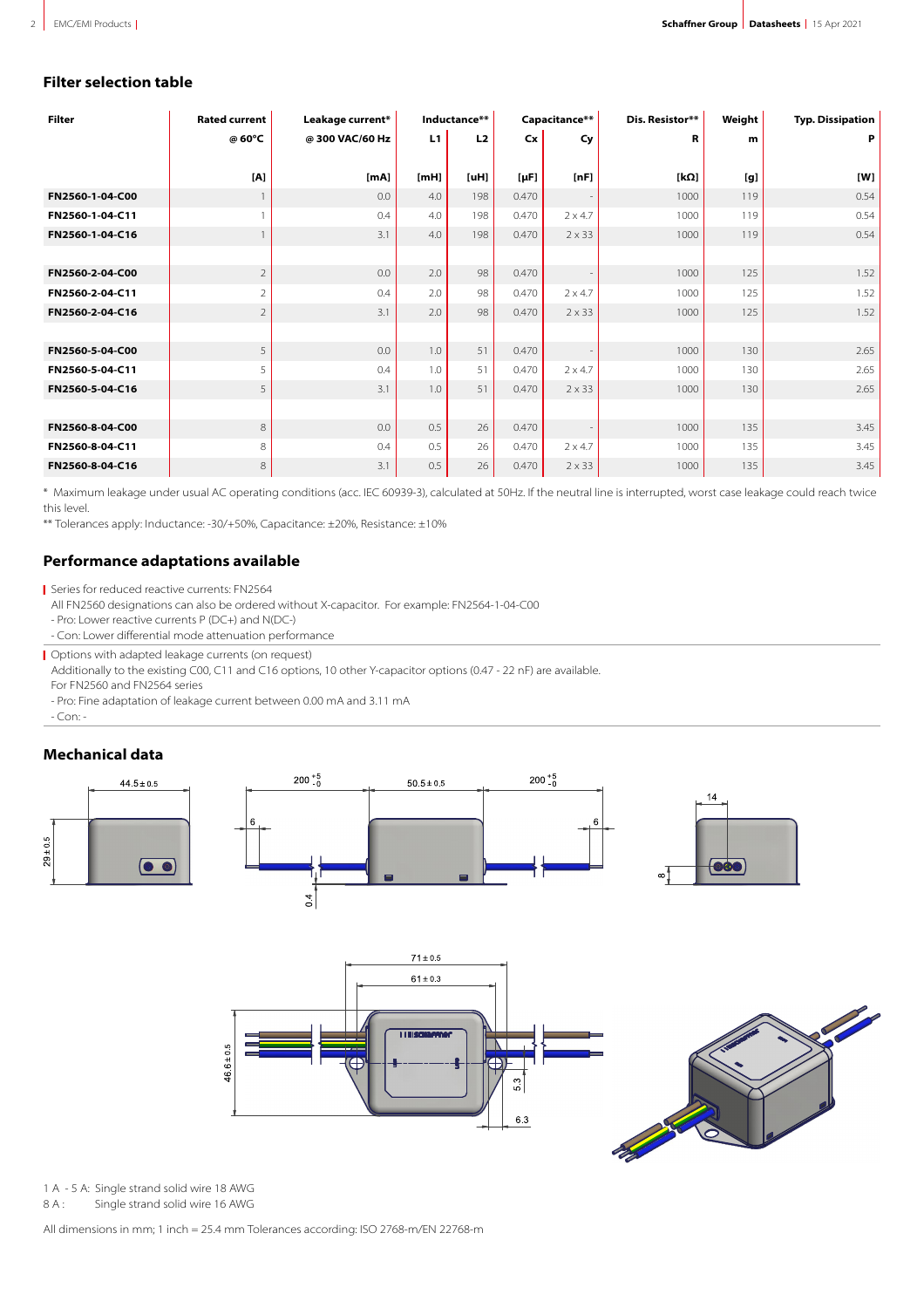## **Typical filter attenuation**

Per CISPR 17; DM=50 Ω/50 Ω sym, differential mode; CM=50 Ω/50 Ω asym, common mode

FN2560-1-04-C00 - no Y-Capacitor

FN2560-2-04-C00 - no Y-Capacitor

FN2560-1-04-C11 - 2 x 4.7 nF Y-Capacitor

FN2560-1-04-C16 - 2 x 33 nF Y-Capacitor





FN2560-2-04-C11 - 2 x 4.7 nF Y-Capacitor

 $\alpha$ dB



FN2560-2-04-C16 - 2 x 33 nF Y-Capacitor



FN2560-5-04-C00 - no Y-Capacitor



FN2560-8-04-C00 - no Y-Capacitor





TTI

FN2560-5-04-C11 - 2 x 4.7 nF Y-Capacitor



FN2560-8-04-C11 - 2 x 4.7 nF Y-Capacitor





FN2560-5-04-C16 - 2 x 33 nF Y-Capacitor



FN2560-8-04-C16 - 2 x 33 nF Y-Capacitor